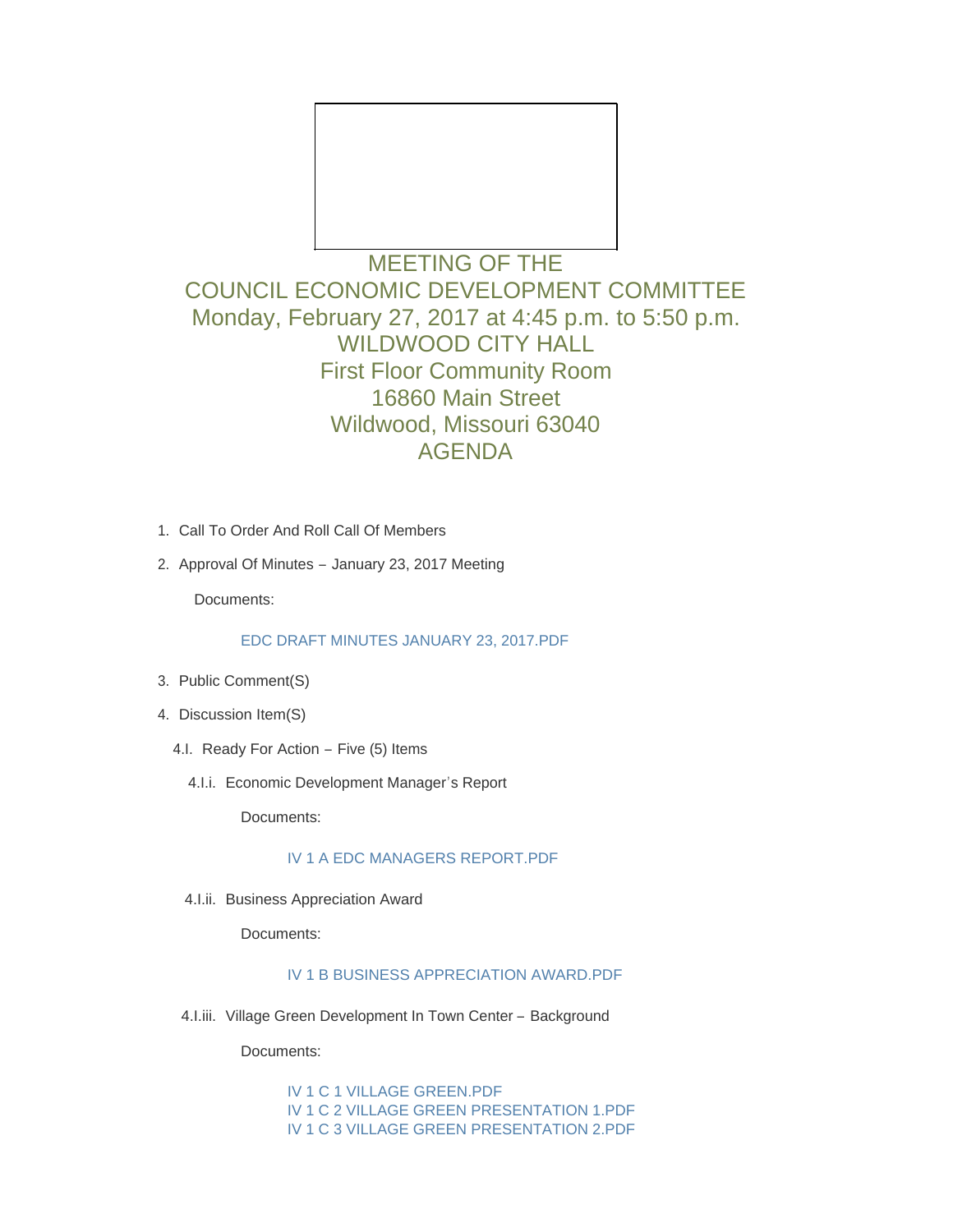#### 4.I.iv. Across STL Publication

Documents:

#### [IV 1 D ACROSS STL PUBLICATION.PDF](http://cityofwildwood.com/AgendaCenter/ViewFile/Item/9853?fileID=14352)

5 Properties To Identify In Tear Sheets 4.I.v.

Documents:

#### [IV 1 E PROPERTY TEAR SHEETS.PDF](http://cityofwildwood.com/AgendaCenter/ViewFile/Item/9854?fileID=14353)

- 4.II. For Information Three (3) Items
	- 4.II.i. Wildwood Square Community Improvement District

Documents:

## [IV 2 A WILDWOOD SQUARE CID.PDF](http://cityofwildwood.com/AgendaCenter/ViewFile/Item/9856?fileID=14354)

4.II.ii. New Resident Welcome Packets

Documents:

### [IV 2 B NEW RESIDENT WELCOME PACKETS.PDF](http://cityofwildwood.com/AgendaCenter/ViewFile/Item/9857?fileID=14355)

4.II.iii. Event Reports

Documents:

#### [IV 2 C EVENT REPORTS.PDF](http://cityofwildwood.com/AgendaCenter/ViewFile/Item/9858?fileID=14356)

- 4.III. Not Ready For Action Five (5)
	- 4.III.i. Public Financing Options As Economic Incentives
	- 4.III.ii. Potential Internet Café / Business Incubator
- 4.III.iii. Additional "Great Streets" Wayfinding Signage
- 4.III.iv. Development Of Other Public Spaces In Town Center
- 4.III.v. Strategic Planning Goals Main Street And Other Infrastructure And Utilities
- 5. Other Business News And Updates
- 6. Additional Public Comment(S)
- 7. Next Meeting Date Monday, March 27, 2017 4:45 P.m.
- 8. Adjournment

## **If you would like to submit a comment regarding an item on this meeting agenda, please visit the [Form Center.](http://mo-wildwood.civicplus.com/FormCenter/Planning-Department-5/Public-Hearing-Comment-Form-48)**

The Council Economic Development Committee Will Consider and Act upon the Matters Listed above and Such Others as May Be Presented at the Meeting and Determined to Be Appropriate for Discussion at That Time.

*Notice Is Hereby Given That the Council Economic Development Committee May Also Hold A Closed Meeting for the Purpose of Dealing with Matters Relating to One or More of the Following: Legal Actions, Causes of Action, Litigation or Privileged*